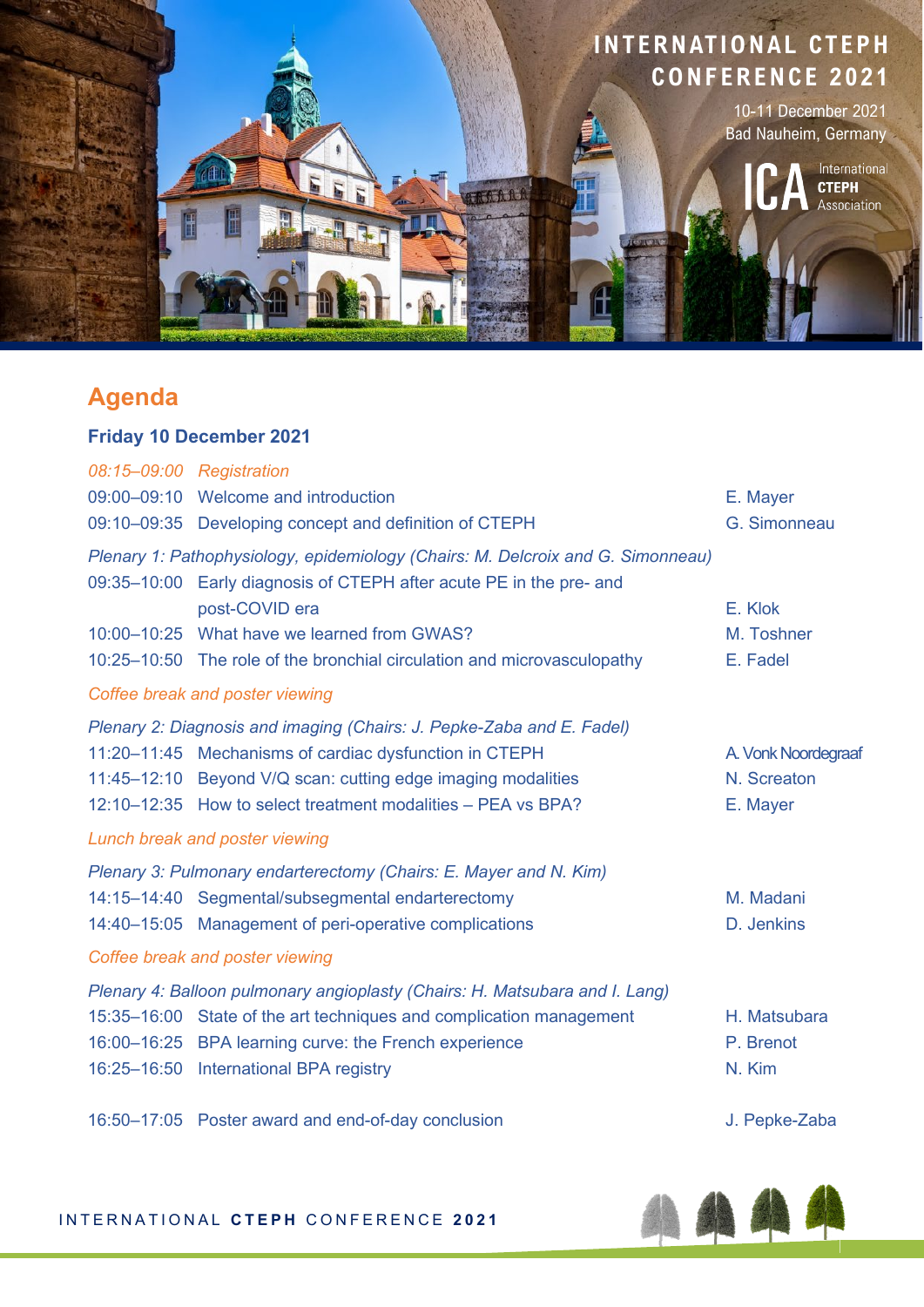

#### **Saturday 11 December 2021**

#### *09:30–10:15 Registration*

- *Plenary 5: Medical and multimodal therapy (Chairs: D. Jenkins, M. Delcroix)*
- 10:15–10:35 Role of medical therapy in CTEPH A. Ghofrani
- 10:35–10:55 Medical vs BPA in non-operable patients X. Jaïs
- 10:55–11:15 Multimodal interventions C. Wiedenroth
- 11:15–11:30 Panel discussion: multimodal therapy strategies D. Jenkins. M. Delcroix, A. Ghofrani, X. Jaïs, and C. Wiedenroth

#### *Lunch break and poster viewing*

*Plenary 6: Hot topics (Chairs: M. Madani, I. Lang)*

|  | 13:10–13:25 New insights into CTEPH pathogenesis: the role of      |                 |
|--|--------------------------------------------------------------------|-----------------|
|  | neutrophil extracellular traps                                     | I. Lang         |
|  | 13:25-13:40 Anticoagulant options in CTEPH                         | M. Hoeper       |
|  | 13:40-13:55 CTEPD without PH: exercise haemodynamics and treatment |                 |
|  | evidence                                                           | S. Guth         |
|  | 13:55-14:10 Pulmonary artery denervation after PEA                 | A. Chernyavskiy |
|  | 14:10-14:20 Closing remarks                                        | N. Kim          |

**The International CTEPH Conference 2021 (ICC 2021), Bad Nauheim, Germany, 10/12/2021–11/12/2021 has been accredited by the European Accreditation Council for Continuing Medical Education (EACCME®) with 7 European CME credits (ECMEC®s). Each medical specialist should claim only those hours of credit that he/she actually spent in the educational activity.**



The ICC agenda will be supplemented by satellite sponsor symposia, virtual on-demand contributions, poster sessions, a poster feature on CTEPH country experiences and industry exhibitions.

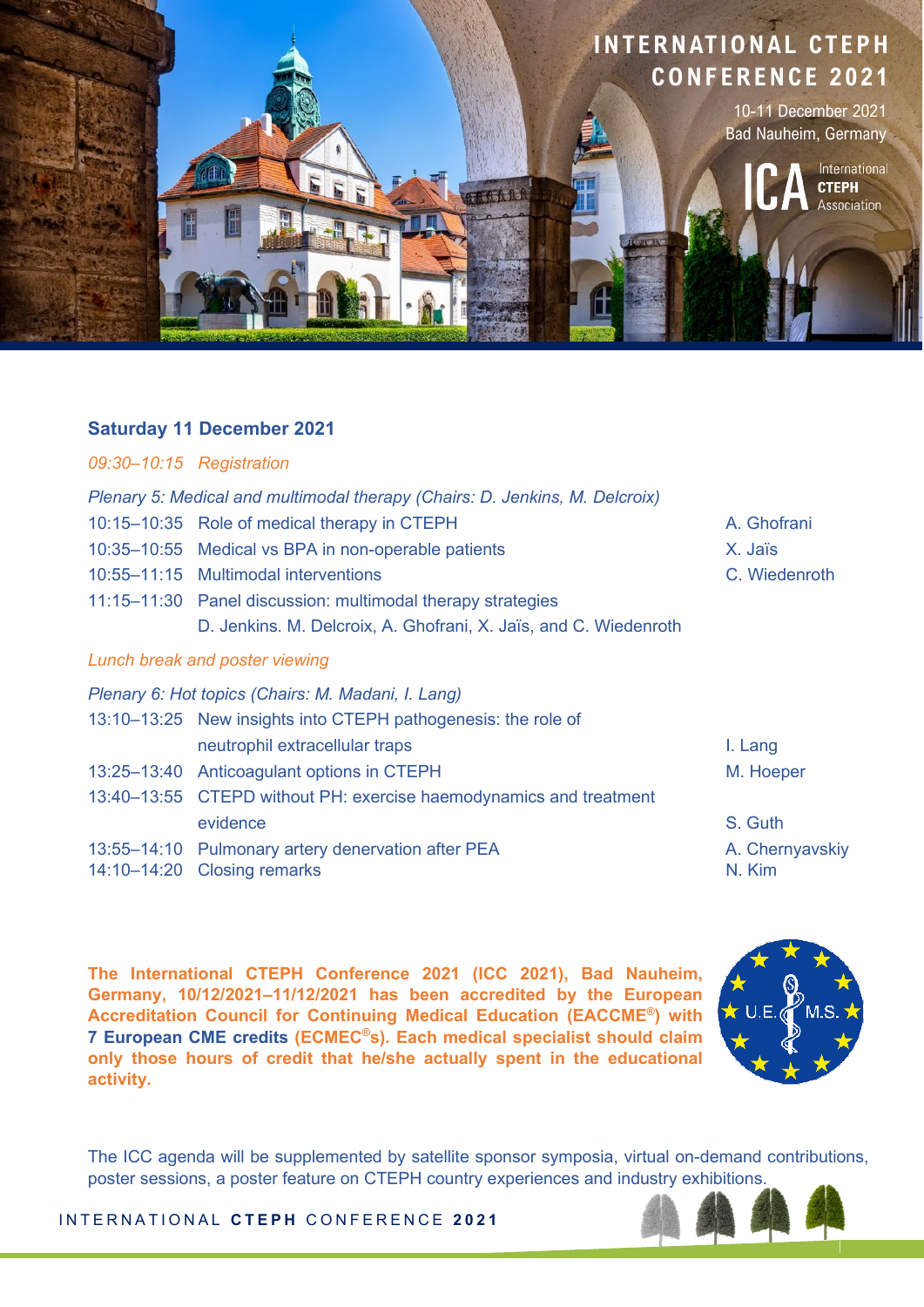

#### **Virtual on-demand contributions**

Simulation-based CTEPH training Communication-based CTEPH training Communication-IMPACT programme – destination 2024 M. Humbert PEA: perioperative management G. Martinez Intensive care challenges post PEA K. Salaunkey Case-based approach to the radiological diagnosis of CTEPH M. McInnis

- 
- 
- 
- 

#### **Industry symposia**

*Bayer lunch symposium*

**Friday, 10 December 2021 13:15–14:00**  Putting theory into practice: A case-based masterclass on CTEPH

# BAYER<br>BAYER<br>R

### *AOP Orphan breakfast symposium* **Saturday, 11 December 2021 08:15–09:45**

Value of prostacyclins in the CTEPH therapy concept





**Saturday, 11 December 2021 12:15–13:00**

Bringing the world together to strengthen and to accelerate advances in CTEPH



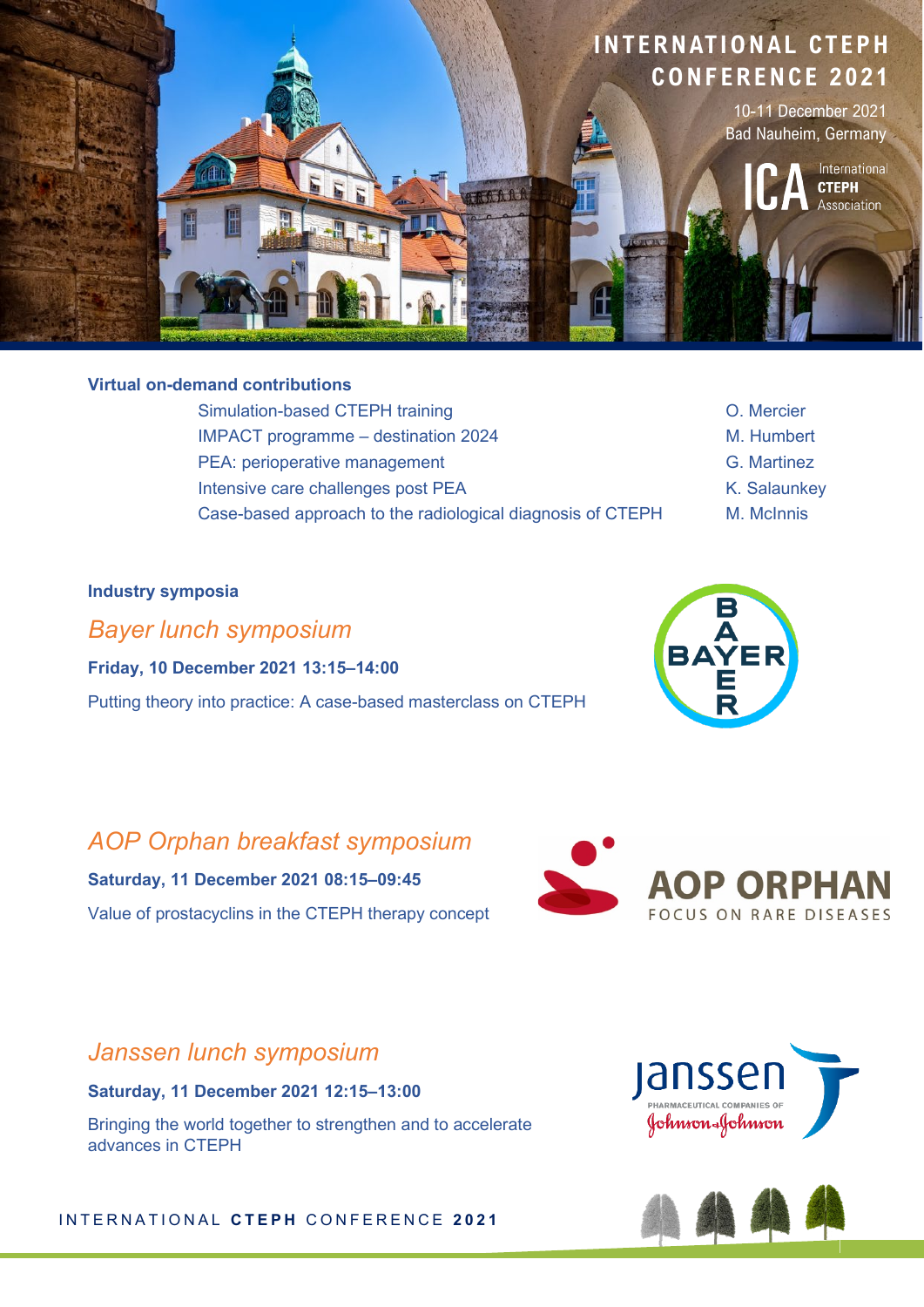

**Sponsors** 

*The ICC 2021 is sponsored by:*







## NIPPON SHINYAKU CO., LTD.







Daiichi-Sankyo

The ICC sponsors did not have any influence on the selection of the faculty or the content of the scientific programme.